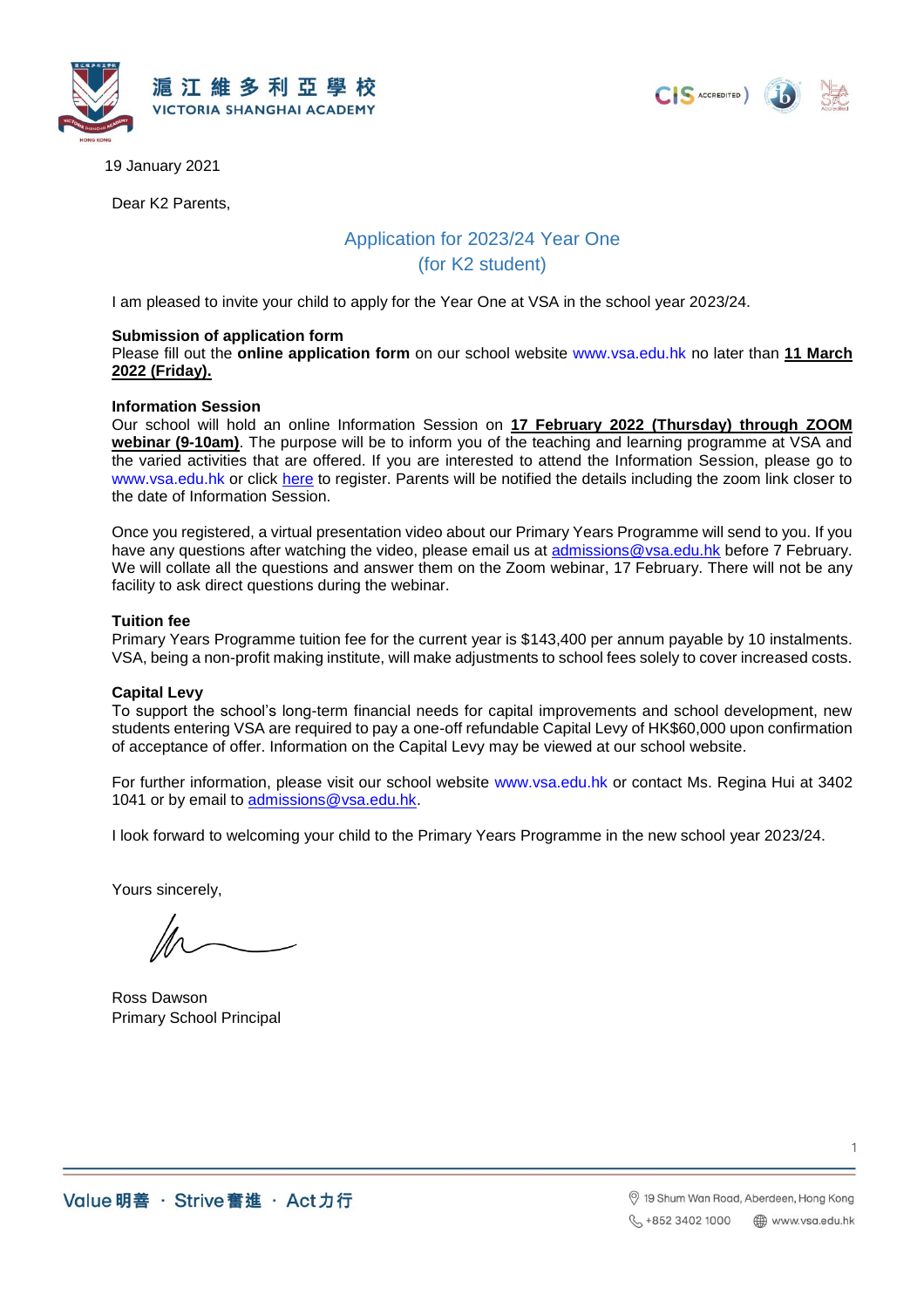

敬啟者:

# 2023/24 年度小一入學申請

# (適合 K2 學生)

本校(滬江維多利亞學校) 2023/24 年度小一入學現正接受申請。

# 入學申請

請到本校網址 [www.vsa.edu.hk](http://www.vsa.edu.hk/) 進行網上申請,報名截止日期為 <u>2022 年 3 月 11 日(星期五)</u>。

#### 家長資訊會

 本校將於 **2022** 年 **2** 月 **17** 日**(**星期四**)**早上九時至十時 透過 ZOOM 舉行網上家長資訊會,希望讓家長了 解 VSA 所提供的課程及不同類型的活動。如欲參加家長資訊會, 請到 [www.vsa.edu.hk](http://www.vsa.edu.hk/) 或點[擊此處作](https://portal.vsa.edu.hk/booking/k2_parents_evening_2022.php?lang=chi)網上登 記。有關詳情及 ZOOM 連結,我們會稍後通知家長。

於登記後,學校將會發送一段關於小學課程的視頻給閣下。觀看視頻後,若有任何疑問,請於 2 月 7 日前把問題電郵致 [admissions@vsa.edu.hk](mailto:admissions@vsa.edu.hk)。 我們將整理所有問題,並在 2 月 17 日的 ZOOM 網上家長資訊 會上回答。家長資訊會當日將不設即場答問環節。

#### 學費

 本年度小學項目學費為全年\$143,400,分 10 期繳付。VSA 為一所非牟利教育機構,我們將會按學校資 源的增幅而調整學費。

### 發展金

 為配合學校長遠發展及改善資源設施,所有新生家長需繳交港幣\$60,000 的發展金以確認學位。有關發 展金的詳情,請瀏覽本校網頁。

如欲獲取進一步資訊,請瀏覽本校網址 [www.vsa.edu.hk](http://www.vsa.edu.hk/) 或致電 3402 1041 或電郵 [admissions@vsa.edu.hk](mailto:admissions@vsa.edu.hk) 與許小姐聯絡。

我們期盼您的孩子加入 2023/24 學年的小學項目課程。

此致 低班學生家長

小學校長

Ross Dawson 2022 年 1 月 19 日

CIS ACCREDITED )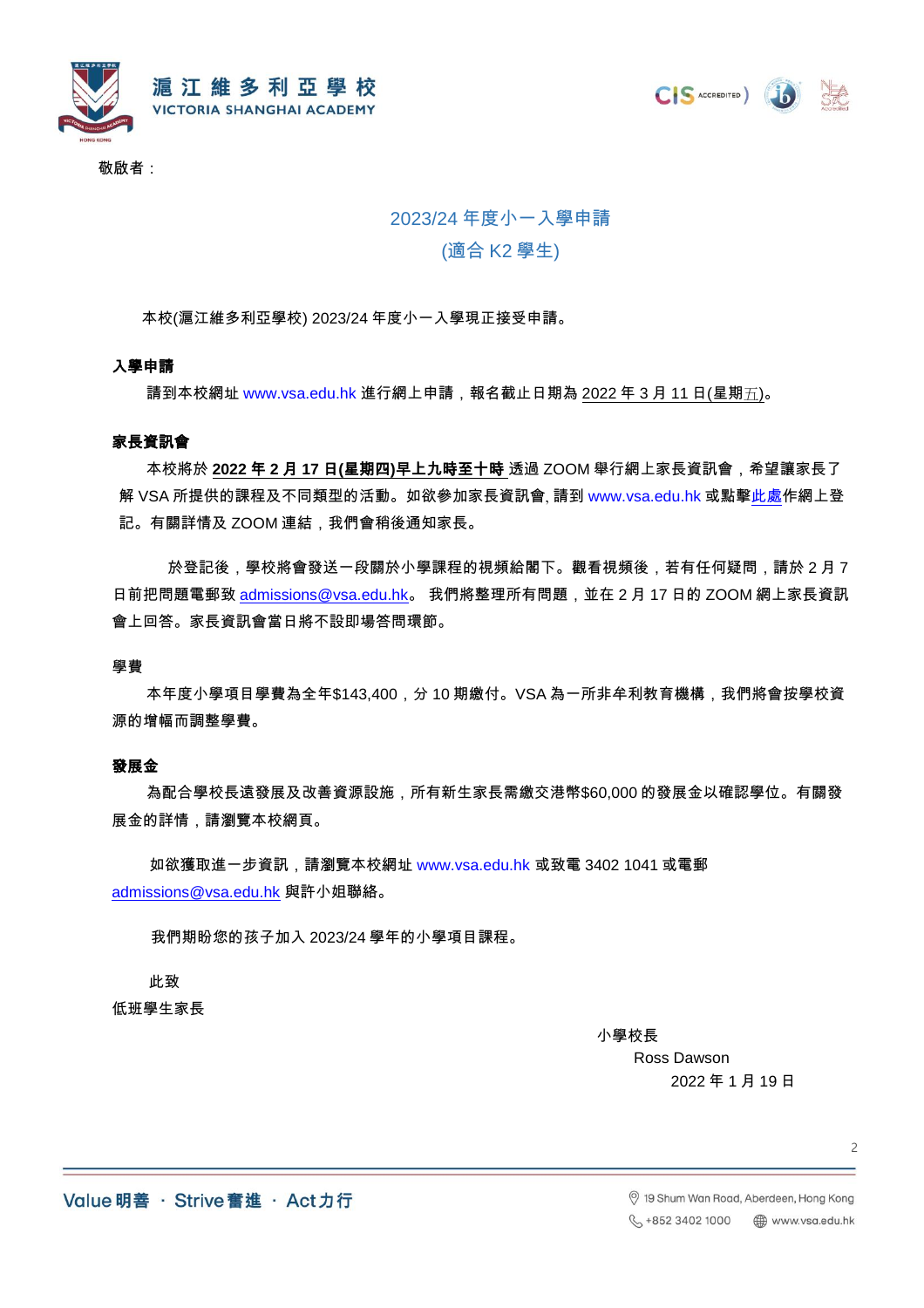



Important dates

The table below summarizes the dates for application:

| <b>Date</b>           | 2022/23 Y1 Admissions                                                                   |
|-----------------------|-----------------------------------------------------------------------------------------|
| 2 Nov 2021            | School tours begin                                                                      |
| 17 Feb 2022           | K <sub>2</sub> Parents' Information Session                                             |
| 11 Mar 2022           | Y1 application deadline                                                                 |
| 4 April – 5 May 2022  | Individual family interview through ZOOM                                                |
| 10-11 May 2022        | Group interview<br>(debenture holders or siblings)                                      |
| 31 May $-7$ June 2022 | Group interview<br>(non-debenture holders and non-siblings –<br>selected students only) |
| From end of May       | Release results in batches                                                              |